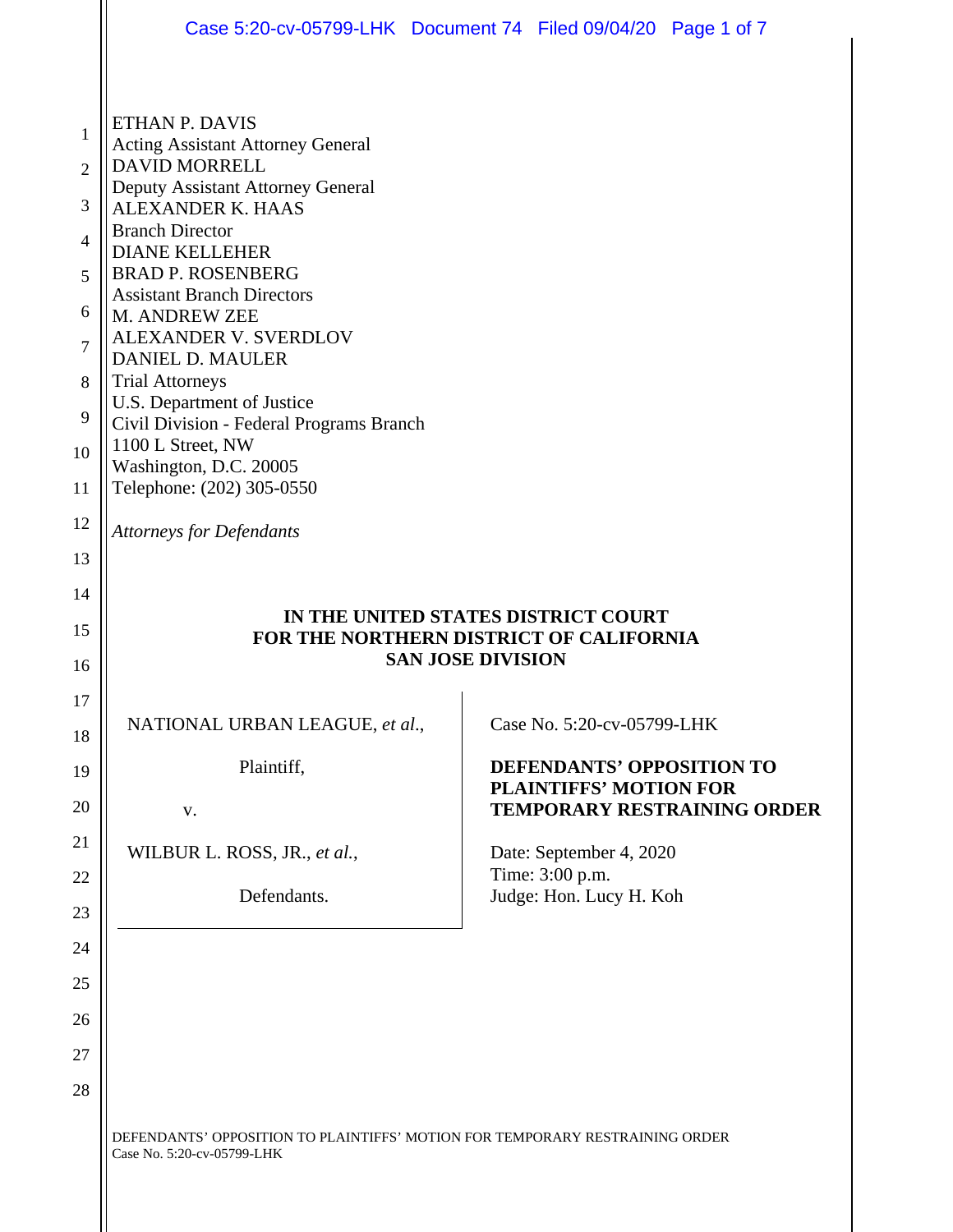2 3 4 5 On top of their pending Motion for Preliminary Injunction ("PI Motion"), ECF No. 36, which is already being heard on an expedited schedule, Plaintiffs filed a Motion for a Temporary Restraining Order ("TRO Motion") yesterday, September 3, 2020, ECF No. 66, after receiving Defendants' report of September 2, 2020 regarding the wind-down of census field operations, ECF No. 65. The TRO Motion should be denied.

First, Plaintiffs' TRO Motion is the product of their failure to confer with Defendants prior to lodging their motion. Had Plaintiffs conferred with Defendants prior to filing, the parties may have been able to reach agreement on an accelerated hearing on Plaintiffs' PI Motion, insofar as that is what Plaintiffs ultimately seek. Plaintiffs' conferral consisted of an email sent to Defendants' counsel nine minutes before they filed their motion. This email was sent after 11:30 PM Eastern Time—when Plaintiffs' counsel knew it was highly unlikely Defendants would be able to respond. Plaintiffs offer no reason why they could not have conferred earlier. Indeed, while Plaintiffs describe themselves as being surprised and dissatisfied by Defendants' filing on September 2, 2020, there is no reason why Plaintiffs could not have reached out to Defendants at anytime in the approximately thirty hours prior to when they did so, to seek additional information, ask questions, or voice their reportedly significant concerns.

18 19 20 21 22 23 24 25 26 27 Second, Plaintiffs' assertions about Defendants' actions during the week between the September 2, 2020 filing and this Court's August 28, 2020 conference do not state a case for the extraordinary entry of a temporary restraining order. As an initial matter, the harms Plaintiffs allege to have resulted during this week are no different from the harms asserted in their PI Motion. Moreover, Defendants fully responded to the Court's inquiry regarding the winding down of field operations for the census. At the time of the case management conference, Defendants' counsel did not know whether there was such a date. After conferring with the Census Bureau, Defendants reported the answer: there is no date certain, and, owing to the nature of conducting a nationwide decennial census, some field operations have begun to wind down. There is nothing improper about that truthful answer, and Plaintiffs cannot claim to be prejudiced by Defendants' alerting the Court that closures would manifest on a sliding scale.

28

1

6

7

8

9

10

11

12

13

14

15

16

17

DEFENDANTS' OPPOSITION TO PLAINTIFFS' MOTION FOR TEMPORARY RESTRAINING ORDER Case No. 5:20-cv-05799-LHK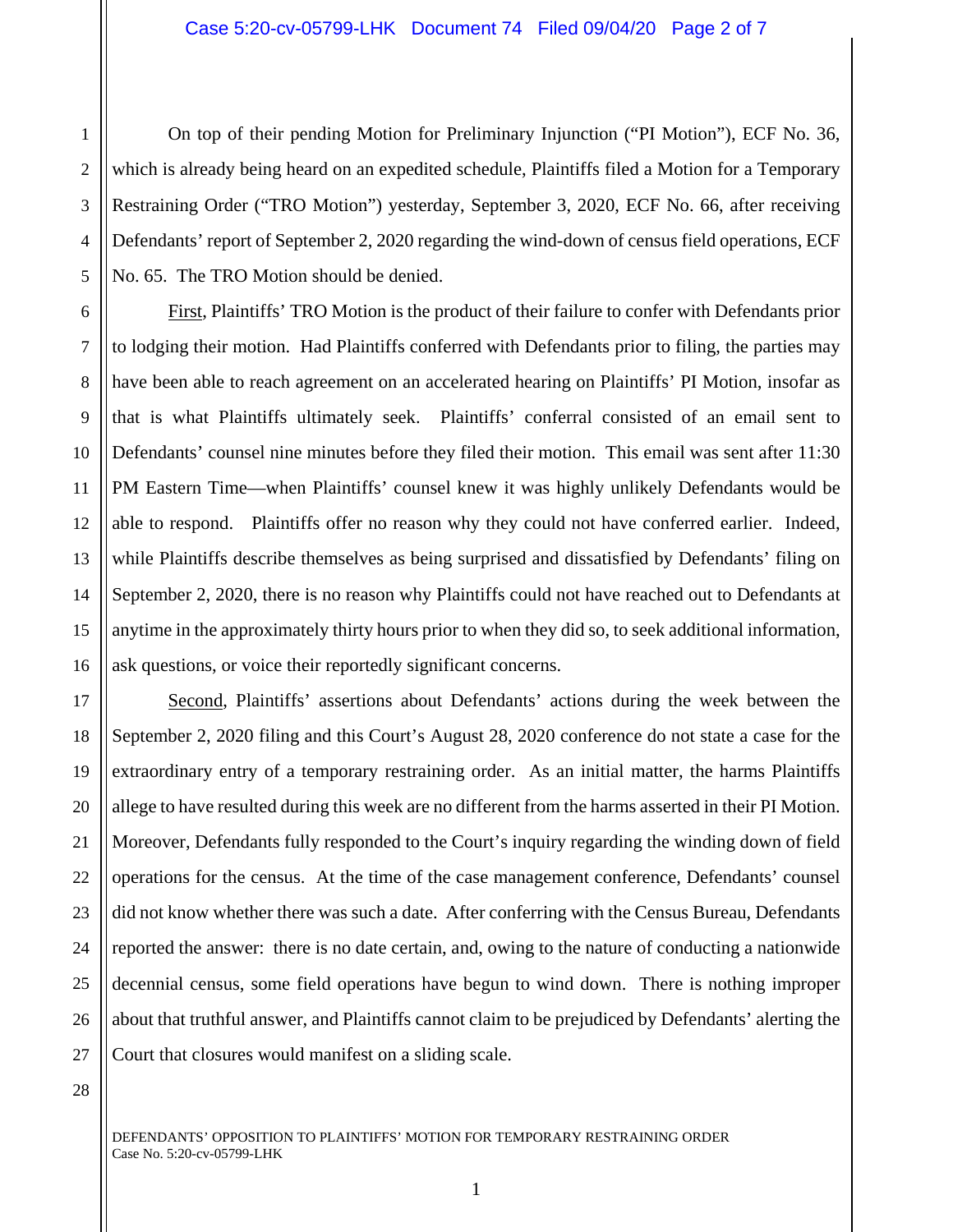2 3 4 5 6 7 8 9 10 11 12 13 Third, Plaintiffs' demands to understand how the Census Bureau decides to closeout operations reflects the intrusiveness of the injunctive relief they seek. It should come as no surprise to anyone that a census—which Plaintiffs agree is a "massive undertaking" involving more than 300 million persons and across 50 states—cannot be started and stopped with a single switch. ECF No. 36, Mot. 1, 4. Moreover, as Defendants intend to explain as part of their filing later today, the wind-down decisions are dynamic. The Census Bureau is not closing down field operations in alphabetical order; instead, it is making such decisions based on whether and when individual areas meet completion benchmarks. *See* Aug. 3, 2020 Statement by Director Dillingham ("Our operation remains adaptable and additional resources will help speed our work. The Census Bureau will continue to analyze data and key metrics from its field work to ensure that our operations are agile and on target for meeting our statutory delivery dates.").<sup>1</sup> Closeout for a particular area thus means that a census count in that area is complete—not that the count is being foreshortened.

14 15 16 18 19 20 21 22 23 24 25 26 Finally, Plaintiffs' TRO Motion should be denied for all the reasons articulated in Defendants' forthcoming response to Plaintiffs' preliminary injunction motion. As Defendants will argue in their filing to be submitted later today, the Constitution "vests Congress with virtually unlimited discretion in conducting the decennial" census. *Wisconsin v. City of New York*, 517 U.S. 1, 19 (1996). Exercising that discretion, Congress has promulgated a statute that entrusts the Secretary of Commerce with "tak[ing] a decennial census of population . . . in such form and content as he may determine"—but *requires* that the Secretary report results to the President before the census year's end. 13 U.S.C. § 141(a), (b). At the Commerce Department and Census Bureau's request, Congress has considered extending the December 31, 2020 deadline in light of the disruptions caused by the COVID-19 pandemic. But it has not yet done so. Accordingly, the Secretary, with the Bureau, have developed a plan to meet the existing end-of-year deadline, which by necessity also requires sufficient time to process the information that the Census Bureau collects. In the absence of a congressional extension of the December 31 deadline, a temporary

÷

17

1

<sup>27</sup> 28

<sup>1</sup> *See* https://www.census.gov/newsroom/press-releases/2020/delivering-completeaccurate-count.html (last visited Sept. 4, 2020).

DEFENDANTS' OPPOSITION TO PLAINTIFFS' MOTION FOR TEMPORARY RESTRAINING ORDER Case No. 5:20-cv-05799-LHK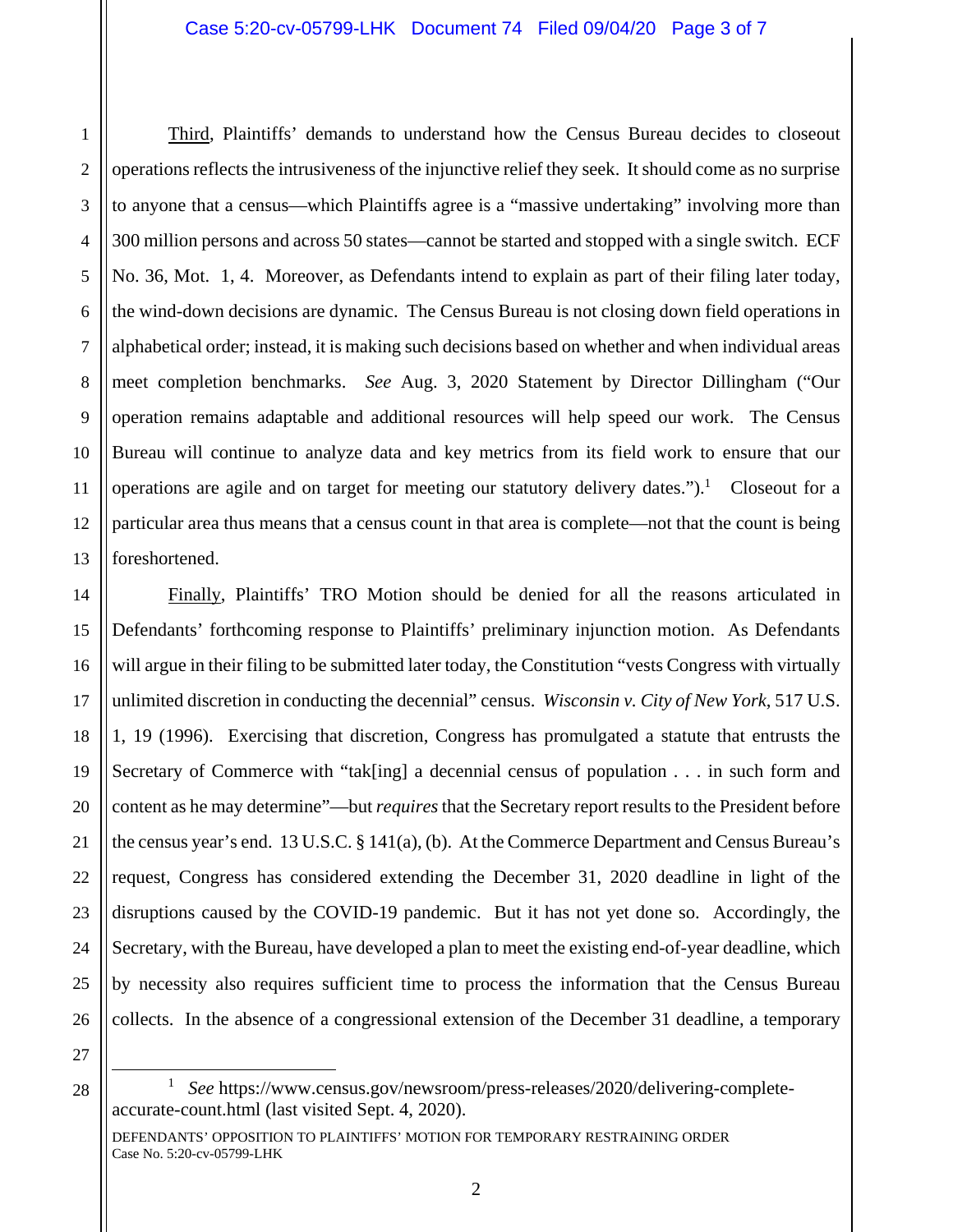1 2 3 restraining order (or a preliminary injunction) extending field operations will, by necessity, further compress the time period for the Census Bureau to process the data it collects after field operations conclude, thus creating risks to the Census Bureau's ability to conduct an accurate enumeration.

 And, as senior Bureau officials have assured Congress and the public, the Bureau is confident that, following its current plan, it can deliver a complete and accurate census within the allotted time. While Plaintiffs harbor concerns about the Bureau's plan and the timeline, they should take those concerns to the branch of Government in position to address them: Congress. Contrary to what Plaintiffs may think, the Bureau is not free to disregard a statutory deadline in pursuit of some ethereal notion of a better census. And this Court—a court of limited jurisdiction—should not set aside the Bureau's entire operational plan for completing the census, a 15.6 billion dollar operation years in the making, on the basis of Plaintiffs' frustration with Congress' processes.

 Decisions about how and when to complete a census turn on policy choices that are unreviewable political questions. The manner and means of conducting the census is constitutionally committed to Congress, and neither the Constitution nor any other statute sets forth a judicially discoverable or manageable standard for evaluating the Bureau's complex operational plans for a decennial census. Article III tribunals are not equipped to weigh and evaluate the myriad decisions and complicated tradeoffs that define how a census is to be performed—in the midst of a pandemic or otherwise.

 Separately, even if disputes about the timing and operation of a census were theoretically justiciable, Plaintiffs' claims are not cognizable here, because they fail to establish standing. Specifically, because all of their concerns arise from the statutory timeline under which the Bureau must complete the census—a statutory timeline they do not challenge—Plaintiffs fail to establish concrete, particularized injury that is traceable to the Bureau's actions, or redressable by a favorable Court ruling. Absent an extension of the deadline in § 141(b), the Bureau has no choice but to meet that statutory requirement.

 Beyond these fatal threshold defects, Plaintiffs' efforts to shoehorn their policy disagreements into an Administrative Procedure Act ("APA") framework fail as a legal matter.

DEFENDANTS' OPPOSITION TO PLAINTIFFS' MOTION FOR TEMPORARY RESTRAINING ORDER Case No. 5:20-cv-05799-LHK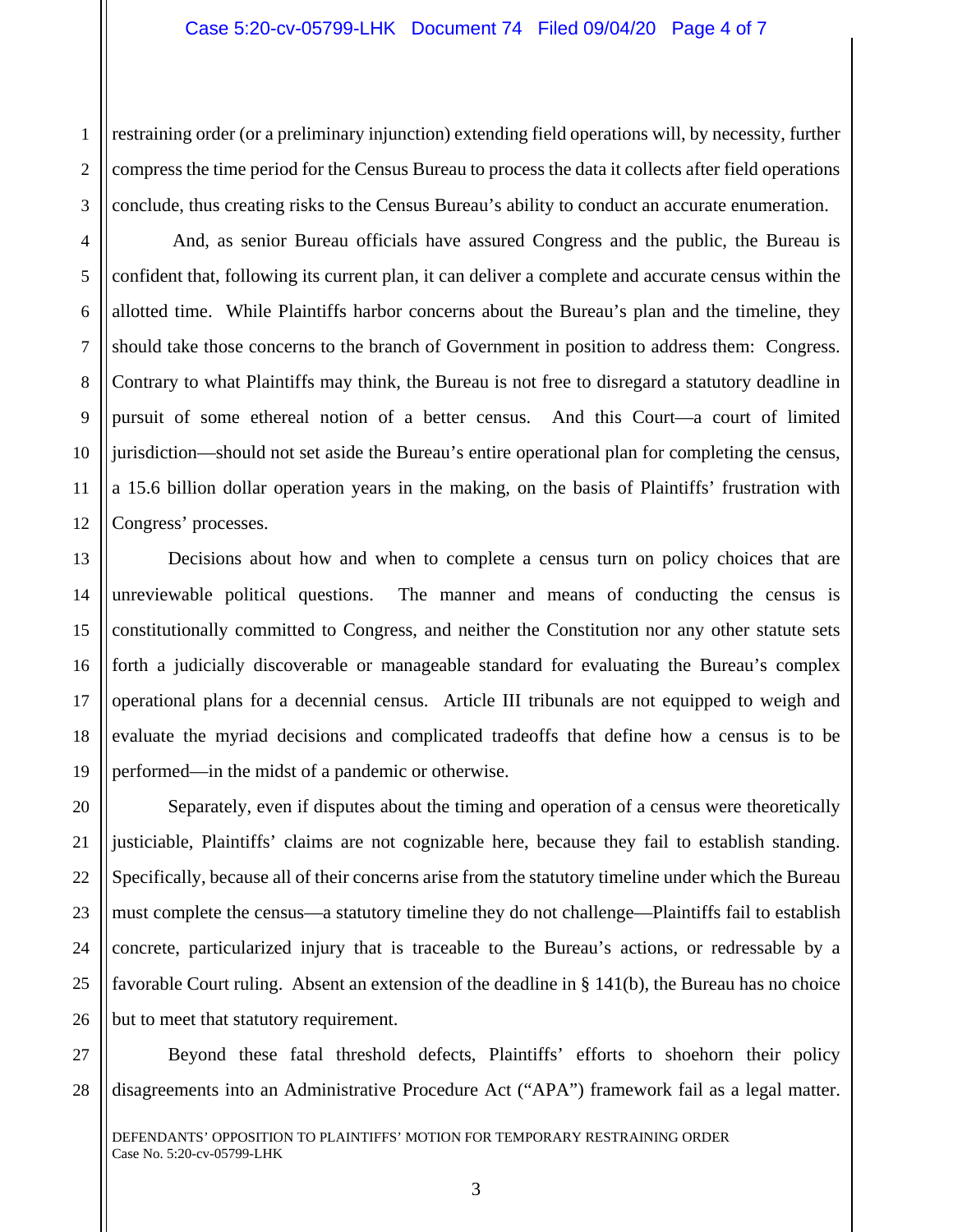1 2 3 4 5 6 7 8 The APA permits review only of final agency action that is circumscribed and discrete; as other courts have recognized, the Bureau's general operational plans do not fit that framework. Plaintiffs thus cannot use the APA to redirect a massive, nationwide effort of enormous complexity. Nor can Plaintiffs repackage what amounts to a lobbying brief as a legal challenge under the Enumeration Clause. The Enumeration Clause requires only that the population must be determined through a person-by-person headcount, rather than through estimates or conjecture. Despite Plaintiffs' suggestions otherwise, that Clause does not speak in any way to the degree of accuracy required in the enumeration that is performed.

9 12 13 16 18 19 Separate from the unlikelihood of success on their claims, Plaintiffs also fail to establish the other elements required for emergency injunctive relief: irreparable injury or that the harms weigh in their favor. The balance of harms and public interest instead weigh squarely against forcing the Census Bureau to replan a massive operation that is designed and run by scientists and statisticians to achieve the best possible results within Congress's established parameters. Compelling the Bureau by mandatory injunction—disfavored relief under any scenario—to reshuffle its operations at this late juncture would indeed risk undermining the accuracy Plaintiffs allegedly seek to protect. Plaintiffs cite no authority for the proposition that a litigant can successfully petition a court to compel a federal agency to violate its statutory obligations, and so far as Defendants are aware there is none. Simply put, Plaintiffs are not entitled to an emergency injunction requiring the Bureau to flout the law.

10

11

14

15

17

20

21

22

23

24

25

26

27

28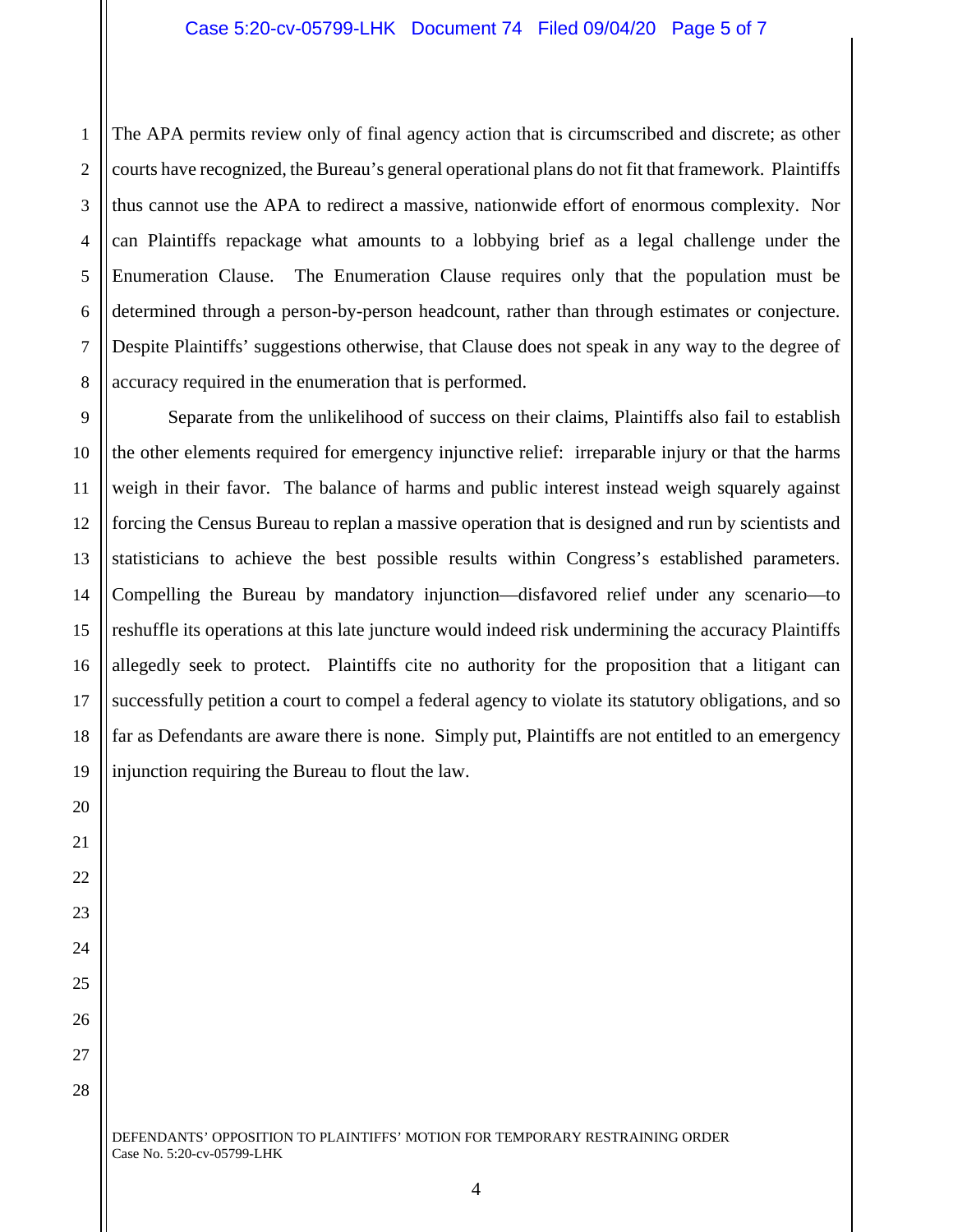## Case 5:20-cv-05799-LHK Document 74 Filed 09/04/20 Page 6 of 7

DEFENDANTS' OPPOSITION TO PLAINTIFFS' MOTION FOR TEMPORARY RESTRAINING ORDER Case No. 5:20-cv-05799-LHK 1 2 3 4 5 6 7 8 9 10 11 12 13 14 15 16 17 18 19 20 21 22 23 24 25 26 27 28 DATED: September 4, 2020 Respectfully submitted, ETHAN P. DAVIS Acting Assistant Attorney General DAVID MORRELL Deputy Assistant Attorney General ALEXANDER K. HAAS Branch Director DIANE KELLEHER BRAD P. ROSENBERG Assistant Branch Directors */s/ Alexander V. Sverdlov*  ALEXANDER V. SVERDLOV (New York Bar No. 4918793) M. ANDREW ZEE (SBN 272510) DANIEL D. MAULER Trial Attorneys U.S. Department of Justice Civil Division - Federal Programs Branch 1100 L Street, NW Washington, D.C. 20005 Telephone: (202) 305-0550 *Attorneys for Defendants*